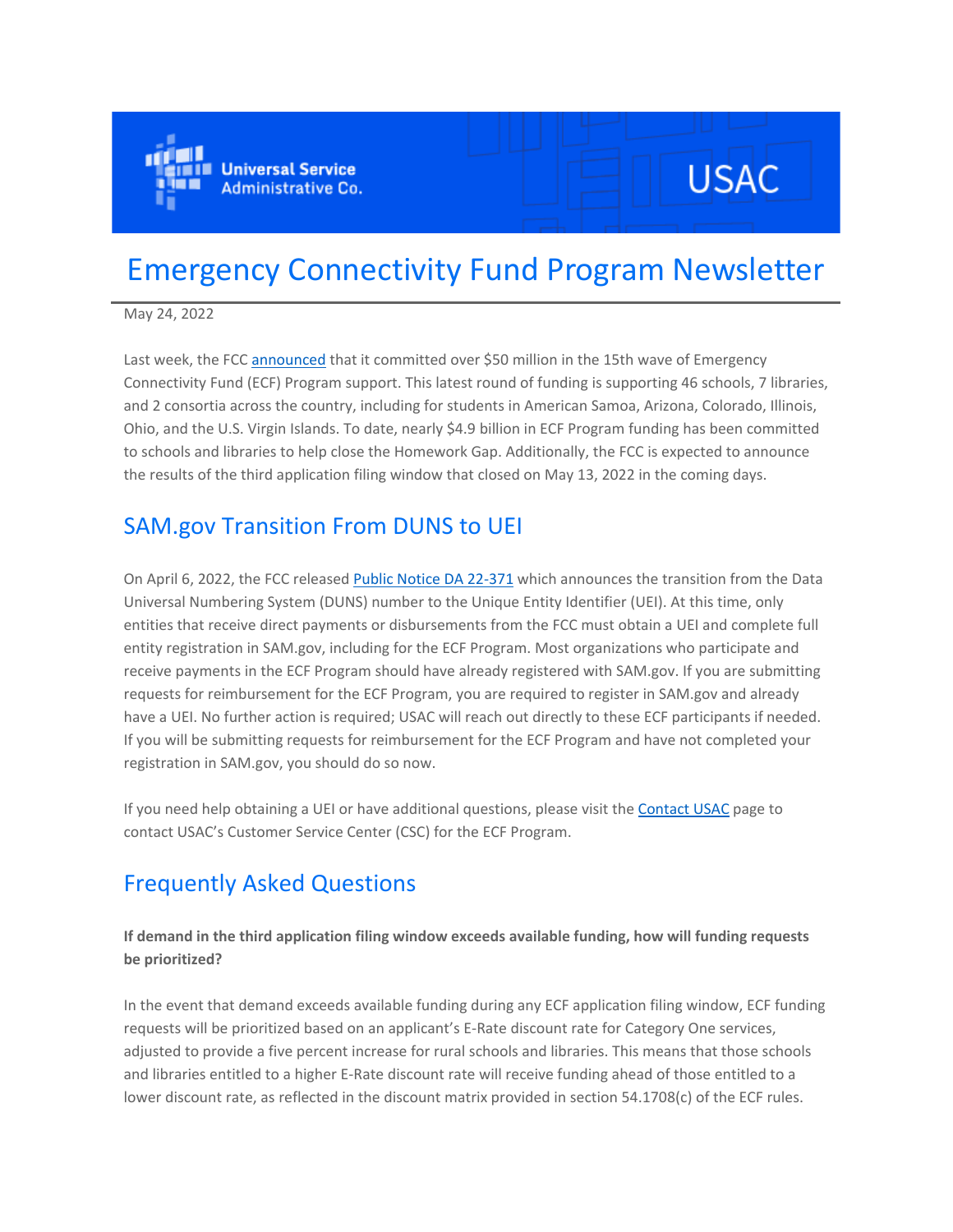As such, if prioritization is required, for ECF applicants applying in the third window that have a validated E-Rate discount, USAC will rely on the applicant's current Category One E-Rate discount rate (adjusted for rurality, if applicable) based on the number of students eligible for free and reduced lunch through the National School Lunch Program (NSLP) to prioritize the review and processing of ECF applications received in the third application filing window. Applicants were permitted to provide updated information regarding their Category One E-Rate discount rate in the narrative box on the their third window application. (This information will be validated as part of the application PIA review process). For ECF applicants applying in the third window that have not participated in the E-Rate program (and, therefore, do not have a validated E-Rate discount rate), USAC will validate their discount rate during the PIA review process.

#### **What if my school or library does not have a validated E-Rate discount because I don't participate in the E-Rate program?**

If your school or library does not have a validated E-Rate discount, please be prepared to respond quickly to requests to validate a discount rate, including providing documentation to support the discount rate. Failure to respond promptly could result in your ECF application not being reviewed.

#### **What information should we use to answer the fourth unmet needs survey question?**

In response to the fourth unmet needs survey question about how many students will be provided a connected device, a broadband connection, or both a connected device and a broadband connection with the ECF Program funding requested, schools that applied during the third window needed to provide the number of students that they will provide connected devices, broadband connections, or both with the ECF funding requested during the third application filing window. There was no need to report the number of students that were or will be provided equipment and/or services through a first or second window committed funding request on a third window application. If you already responded with information that includes all three application windows, you may request to modify your unmet needs survey responses in the ECF Portal during the PIA review process or through a Post-Commitment Request if the funding request has been committed.

#### **Our school's summer break is coming up. Will there be a "Summer Deferral" Period for PIA inquiries in the ECF Program like there is in the E-Rate Program?**

No. In the E-Rate Program, USAC provides applicants additional time to respond to requests for information about their FCC Form 471 or other program forms during the summer and winter holiday seasons when schools are not in session. USAC will place forms and requests in a deferred status for E-Rate applicants that do not respond during these times. However, given the emergency purpose of the Emergency Connectivity Fund, there are no seasonal deferral periods in the ECF Program. Applicants should continue checking the ECF Portal for requests for information and respond by the deadline provided. Failure to respond to requests for information may lead to the denial of an application. Updates to holiday and summer contact information can be requested in the ECF Portal at